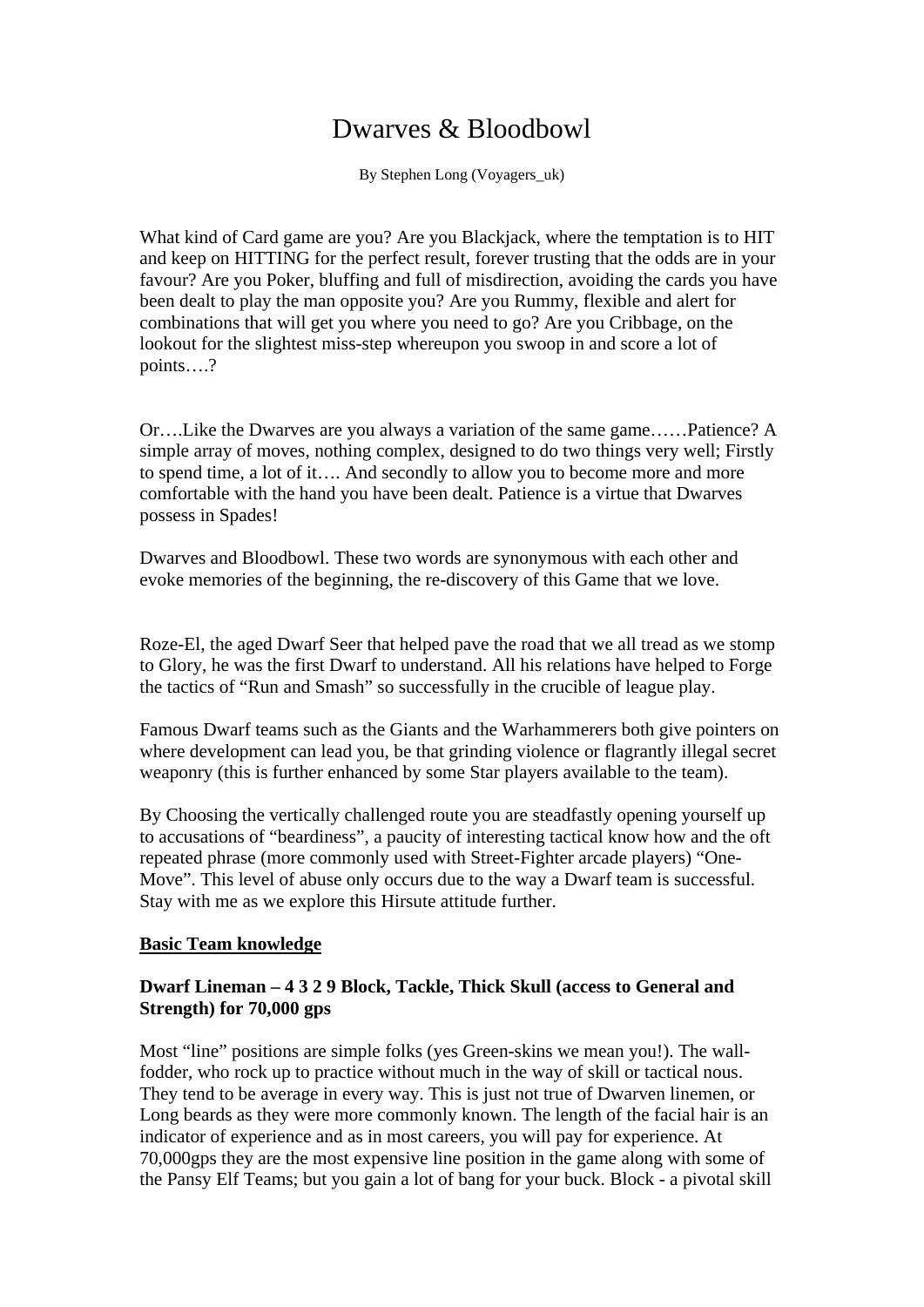in all measures of combat. Tackle – a skill that by design will keep agility or dodgy teams honest for fear of being hit or falling over. They also possess thick skulls which will keep them on the field for longer. They are not great at moving the ball, as evidenced by the movement of 4 and agility of 2, but do not be dismayed as the strength of 3 coupled with Armour of 9 and the fighting skills mentioned above give you full visibility of what they are going to spend their time doing… fighting!

Given you start with 1 million gps and need at least 11 players it is worth noting that 11 linemen will set you back 770,000 leaving you only 230,000 for upgrades (more on that later)

# **Dwarf Blitzer – 5 3 3 9 Block, Thick Skull (access to General and Strength) for 80,000 gps**

The Increased Movement and Agility of the Blitzers mean these are the born scorers of the team. They remain heavily armoured and ready for a dust up though, should you deem it necessary to get stuck in. Their extra mobility makes them the players who can reset your defence and act as a "Flying Company" to plug holes or breaches.

## **Dwarf Runner – 6 3 3 8 Sure Hands, Thick Skull (access to General and Passing) for 80,000 gps**

The Runners bring unique access to passing skills with them onto the field, thus they become by default your main ball retrieval and dispersal experts. They have the greatest movement on the team and can develop into reliable ball hawks with their sure handed-ness. Their Strength of 3 allows them to Dwarf-Up! Against most teams catchers and runners so they can make vital plays in the backfield.

# **Troll Slayer – 5 3 2 8 Block, Dauntless, Frenzy, Thick Skull (access to General and Strength) for 90,000 gps**

Grumpy, irritable, touchy… These are the terms used to describe the Ginger lunatics on the Dwarf Roster; they bring two unique skills to the table. Frenzy is a great skill for opening holes in the Line or a cage and also for crowd pushes, all of which are useful benefits for a team with limited movement. Next up is Dauntless, which is a massive boon to a team that will have to face a lot of Strength 4 opposition.

Ok…

To look at the basic team selection again

11 linemen @ 70,000 = 770,000gps

This allows 230,000gps for upgrades, bench warmers, rerolls, apothecaries or sideline support.

Most teams require 2-3 rerolls as standard, so given Dwarves may need to go for it to reposition their defence a lot, let's start with 3 for this purpose.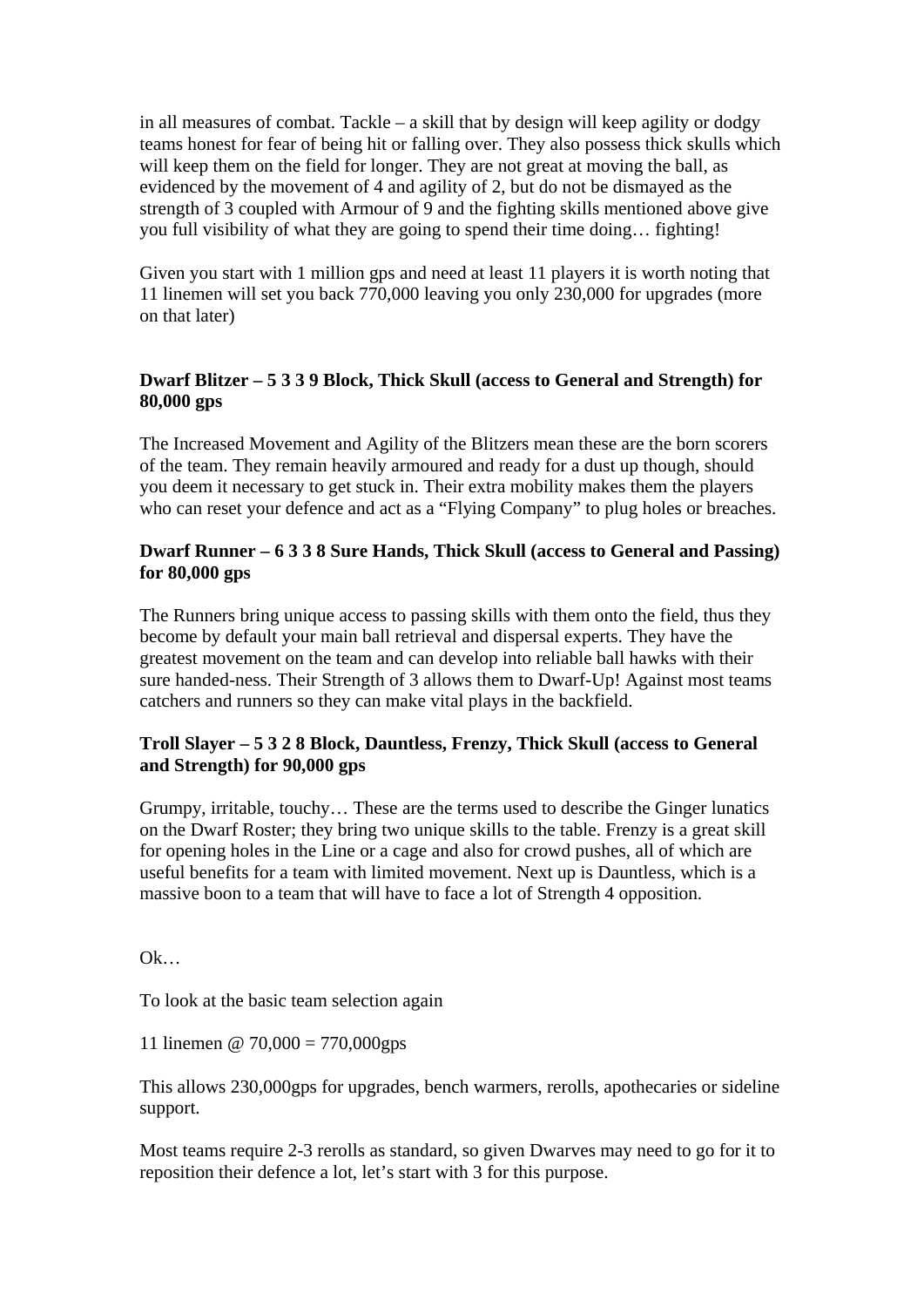| 11 linemen | @ 70,000 | $= 770,000$ gps |
|------------|----------|-----------------|
| 3 rerolls  | @ 50,000 | $= 150,000$ gps |
|            |          | $= 920,000$ gps |

Which leaves us 80,000 for upgrades. (Again we will come back to this... please bear with me)

Ball handling should be considered or no matter how many rerolls you have you will fail to win a game. An apothecary could be considered to protect your players but with AV9 you can leave that for a game or two. A fourth reroll would be good. But there is a massive trade off to that.

 If you look at the total cost differential between your six positional players and six linemen you get a convenient 80,000gps, so let's say that you save time and buy all the positionals up front and only take 5 linemen. This way you get all the benefits of your linemen for the line and still manage to take all the tactical options provided by your positionals in pairs. You will have no further cash to purchase sundries like a fan-base, but not having to wait for positionals means that will grow quickly

| 5 linemen  | @ 70,000 | $= 350,000$ gps   |
|------------|----------|-------------------|
| 3 rerolls  | @50,000  | $= 150,000$ gps   |
| 2 Blitzers | @ 80,000 | $= 160,000$ gps   |
| 2 Runners  | @ 80,000 | $= 160,000$ gps   |
| 2 Slayers  | @ 90,000 | $= 180,000$ gps   |
|            |          | $= 1,000,000$ gps |

#### **Skills, Development and Upgrades**

| $Linear -$ | Normal skill choices $-$  | Guard, Mighty Blow, Stand Firm  |
|------------|---------------------------|---------------------------------|
|            | Doubles skill choices $-$ | Diving Tackle, Dodge, Sure Feet |

The normal skills are the 3 vertebrae in the backbone of the BEARDY skill route and they are what make the Dwarves so hard to play against as they solidify the line and give all around them increased strength.

Realistically doubles skills should be ignored until the  $3<sup>rd</sup>$  advance at the earliest as they truly are luxuries.

Stat Increases for Linemen are interesting as the only no-brainer is Strength. Agility, movement and Armour have their charms but are not required in a usual team.

| $Blitzers -$ | Normal skill choices $-$  | Guard, Mighty Blow, Tackle      |
|--------------|---------------------------|---------------------------------|
|              | Doubles skill choices $-$ | Diving Tackle, Dodge, Side Step |

 Blitzers take a similar route to linemen, however their greater agility should be leveraged and skills that enhance those "play-maker" tendencies should be taken on doubles.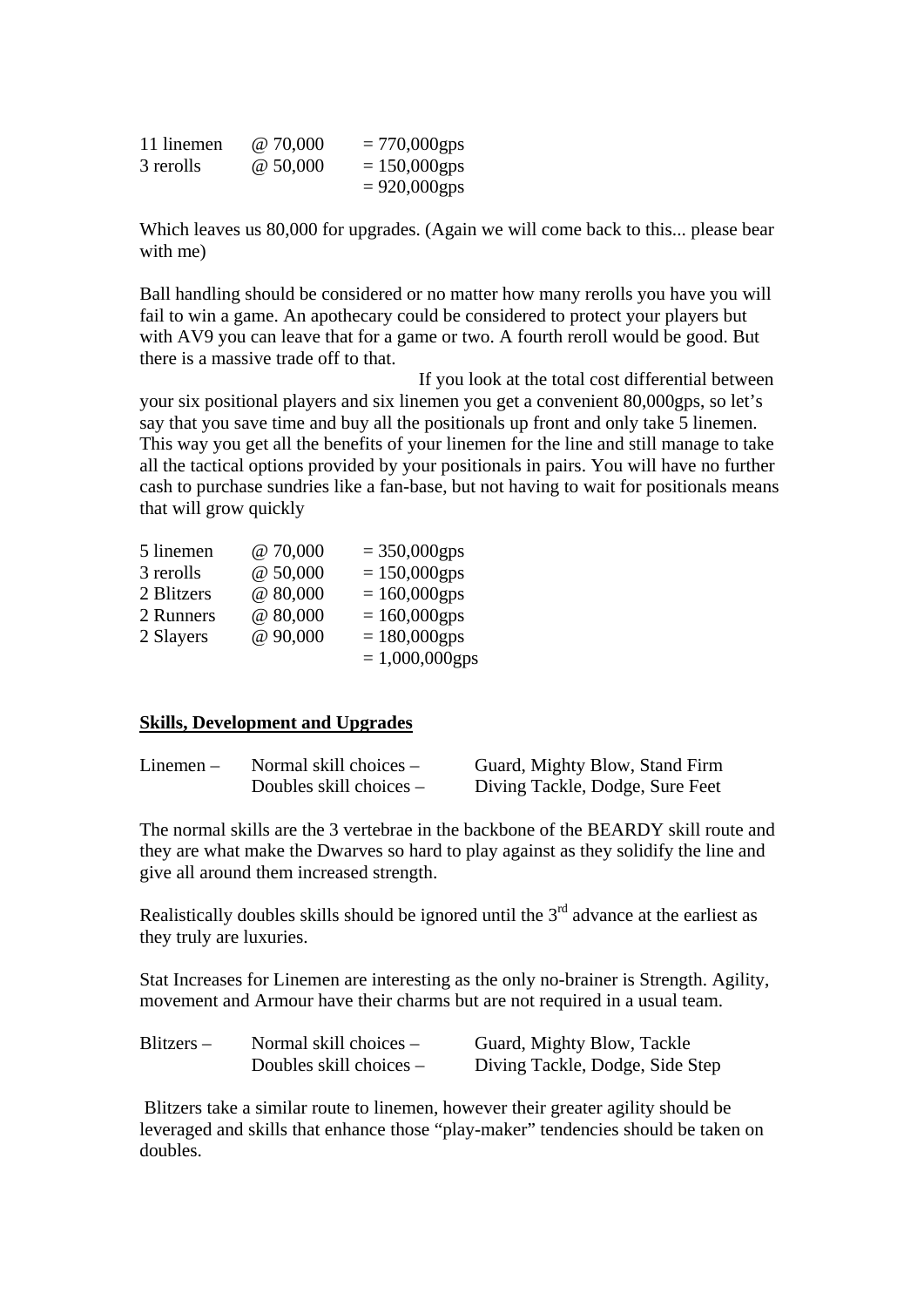All Stat increases with the exception of AV should be taken as soon as they appear. Agility in particular makes them into a fantastic safety type player and will allow them to pursue interceptions.

| $Runners -$ | Normal skill choices $-$  | Block, Kick-off Return, Leader |
|-------------|---------------------------|--------------------------------|
|             | Doubles skill choices $-$ | Side Step, Dodge, Guard        |

Runners are in need of protection, being the only non starting player without Block, but can be easily turned into speciality players. Doubles skills and Stats are Gold for runners, as they either make it easier to get where they need to be or make it even harder to stop them.

| $Slayers -$ | Normal skill choices $-$  | Strip Ball, Mighty Blow, Stand Firm |
|-------------|---------------------------|-------------------------------------|
|             | Doubles skill choices $-$ | <b>Sure Feet</b>                    |

Slayers can be drawn out of position so need skills to maximise their destructive side whilst keeping them safe. Sure Feet will help them stay vertical whilst frenzying. Movement and Strength upgrades are very much worth taking.

# **Death roller – 4 7 1 10 Loner, Break Tackle, Dirty Player, Juggernaut, Mighty Blow, No Hands & Secret Weapon (access to Strength) for 160,000 gps**

Of all the rostered players I have left the Death Roller to last due to the controversy he provokes. He is a Secret weapon so will successfully negotiate one drive before he is sent to the wood shed. In most leagues, with most races you will be looking to maintain a trim roster for the sake of inducements and a one drive, slow, non-scoring threat is hard to justify, however I must insist that under the right circumstances a Death Roller is a game changer

Normal rolls – Multiple Block, Guard Doubles rolls – BLOCK, dodge

Dwarves as a race can take advantage of the fact that they can afford all positionals up front coupled with very low turnover to build massive cash reserves. One way to spend this cash and level the inducement playing field a heck of a lot is to purchase bribes that will keep the Death Roller on the pitch for successive drives or even whole matches.

# **Tactics**

Dwarven tactics are about Damage; both creation and limitation!

Damage Limitation requires strong positioning and an ability not to over-extend. If you rush in thinking that you have them in the grip of your gauntlet, you will find yourself all too easily out of reach and a Touchdown behind.